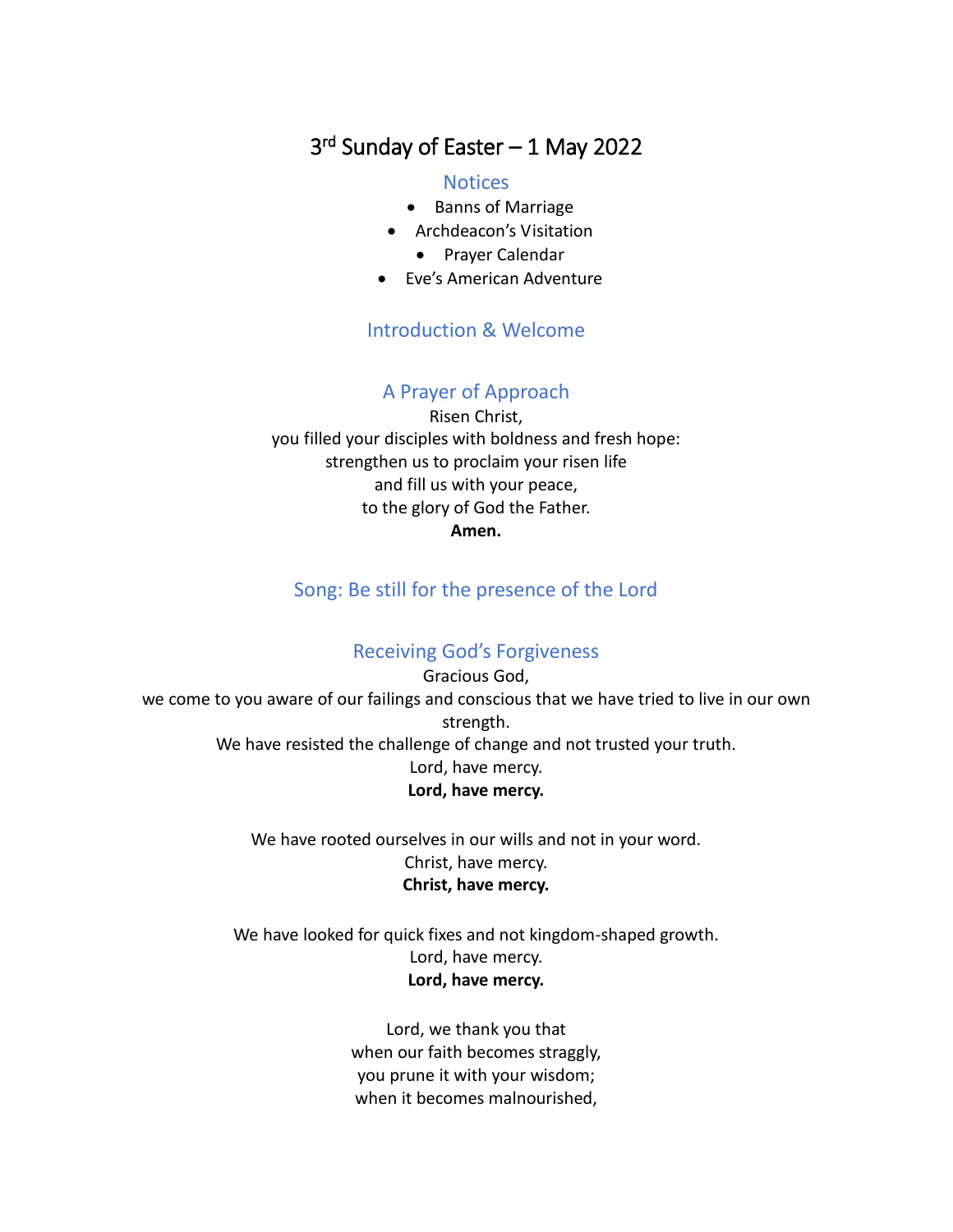you nurture it with your grace; when it becomes brittle, you strengthen it with your truth; when it becomes barren, you restore it with your life-giving energy, forgiveness and love.

> May the God of love and power Forgive us and free us from our sins, Heal and strengthen us by His Spirit, And raise us to new life in Christ our Lord. **Amen.**

#### Psalm 30 (NIV)

1 I will exalt you, Lord, for you lifted me out of the depths and did not let my enemies gloat over me. <sup>2</sup> Lord my God, I called to you for help, and you healed me.  $3$  You, Lord, brought me up from the realm of the dead; you spared me from going down to the pit.

<sup>4</sup> Sing the praises of the Lord, you his faithful people; praise his holy name. <sup>5</sup> For his anger lasts only a moment, but his favour lasts a lifetime; weeping may stay for the night, but rejoicing comes in the morning.

> <sup>6</sup> When I felt secure, I said, "I will never be shaken."  $7$  Lord, when you favoured me, you made my royal mountain stand firm; but when you hid your face, I was dismayed.

<sup>8</sup> To you, Lord, I called; to the Lord I cried for mercy: <sup>9</sup> "What is gained if I am silenced, if I go down to the pit? Will the dust praise you?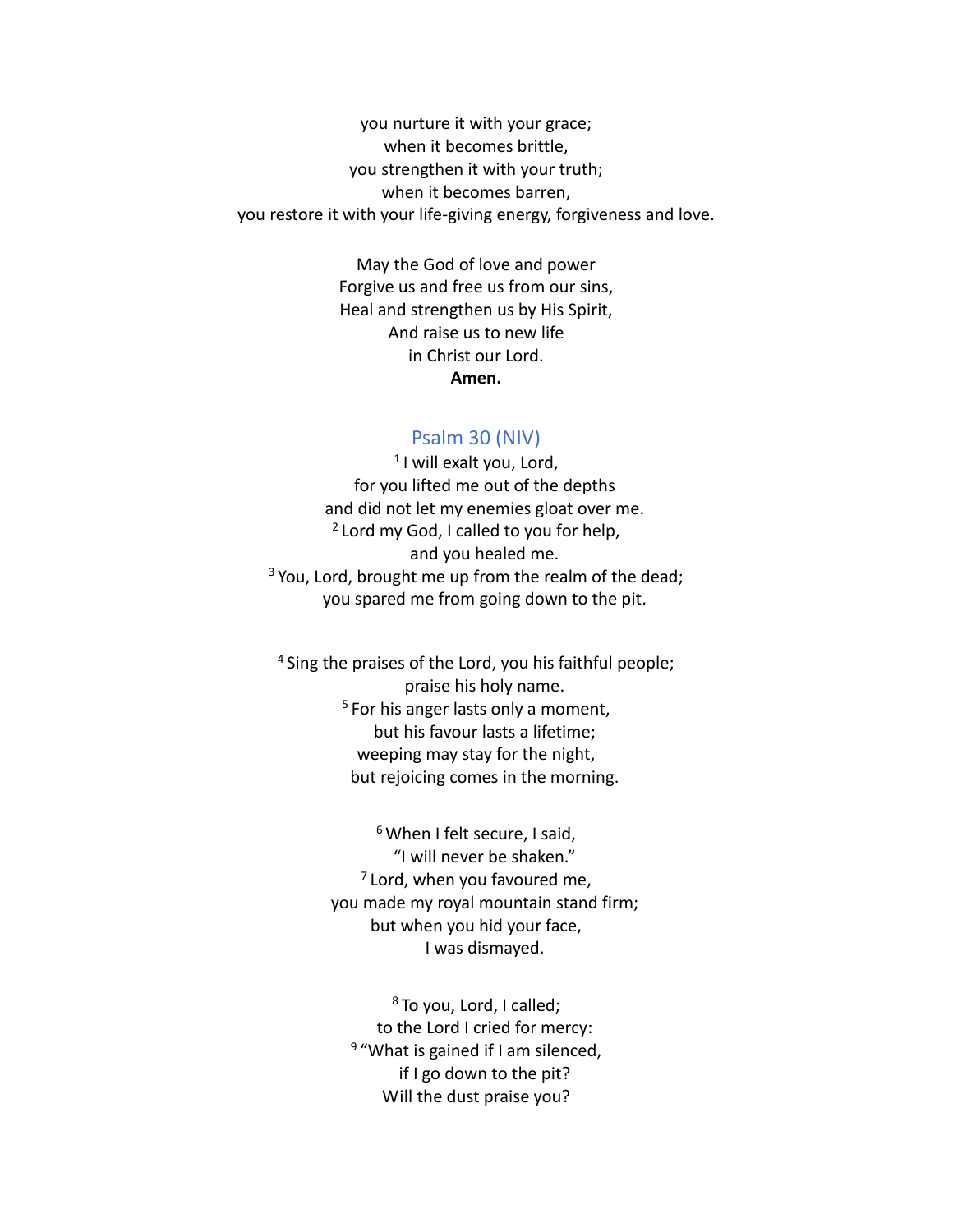Will it proclaim your faithfulness? <sup>10</sup> Hear, Lord, and be merciful to me; Lord, be my help."

<sup>11</sup> You turned my wailing into dancing; you removed my sackcloth and clothed me with joy, <sup>12</sup> that my heart may sing your praises and not be silent. Lord my God, I will praise you forever.

### Short Reflection

- Not complacency
- Not over-confidence
- But active trust in God
	- See it and name it

### Sung Creed: This I Believe

### Acts 9:1-20 (NIV)

Meanwhile, Saul was still breathing out murderous threats against the Lord's disciples. He went to the high priest  $2$  and asked him for letters to the synagogues in Damascus, so that if he found any there who belonged to the Way, whether men or women, he might take them as prisoners to Jerusalem.<sup>3</sup> As he neared Damascus on his journey, suddenly a light from heaven flashed around him. <sup>4</sup> He fell to the ground and heard a voice say to him, "Saul, Saul, why do you

#### persecute me?"

<sup>5</sup> "Who are you, Lord?" Saul asked.

"I am Jesus, whom you are persecuting," he replied.  $6$  "Now get up and go into the city, and you will be told what you must do."

 $7$  The men traveling with Saul stood there speechless; they heard the sound but did not see anyone.  $8$  Saul got up from the ground, but when he opened his eyes he could see nothing. So they led him by the hand into Damascus.

 $9$  For three days he was blind, and did not eat or drink anything.

<sup>10</sup> In Damascus there was a disciple named Ananias. The Lord called to him in a vision,

"Ananias!"

"Yes, Lord," he answered.

<sup>11</sup> The Lord told him, "Go to the house of Judas on Straight Street and ask for a man from Tarsus named Saul, for he is praying. <sup>12</sup> In a vision he has seen a man named Ananias come and place his hands on him to restore his sight."

 $13$  "Lord," Ananias answered, "I have heard many reports about this man and all the harm he has done to your holy people in Jerusalem.  $14$  And he has come here with authority from the chief priests to arrest all who call on your name."

 $15$  But the Lord said to Ananias, "Go! This man is my chosen instrument to proclaim my name to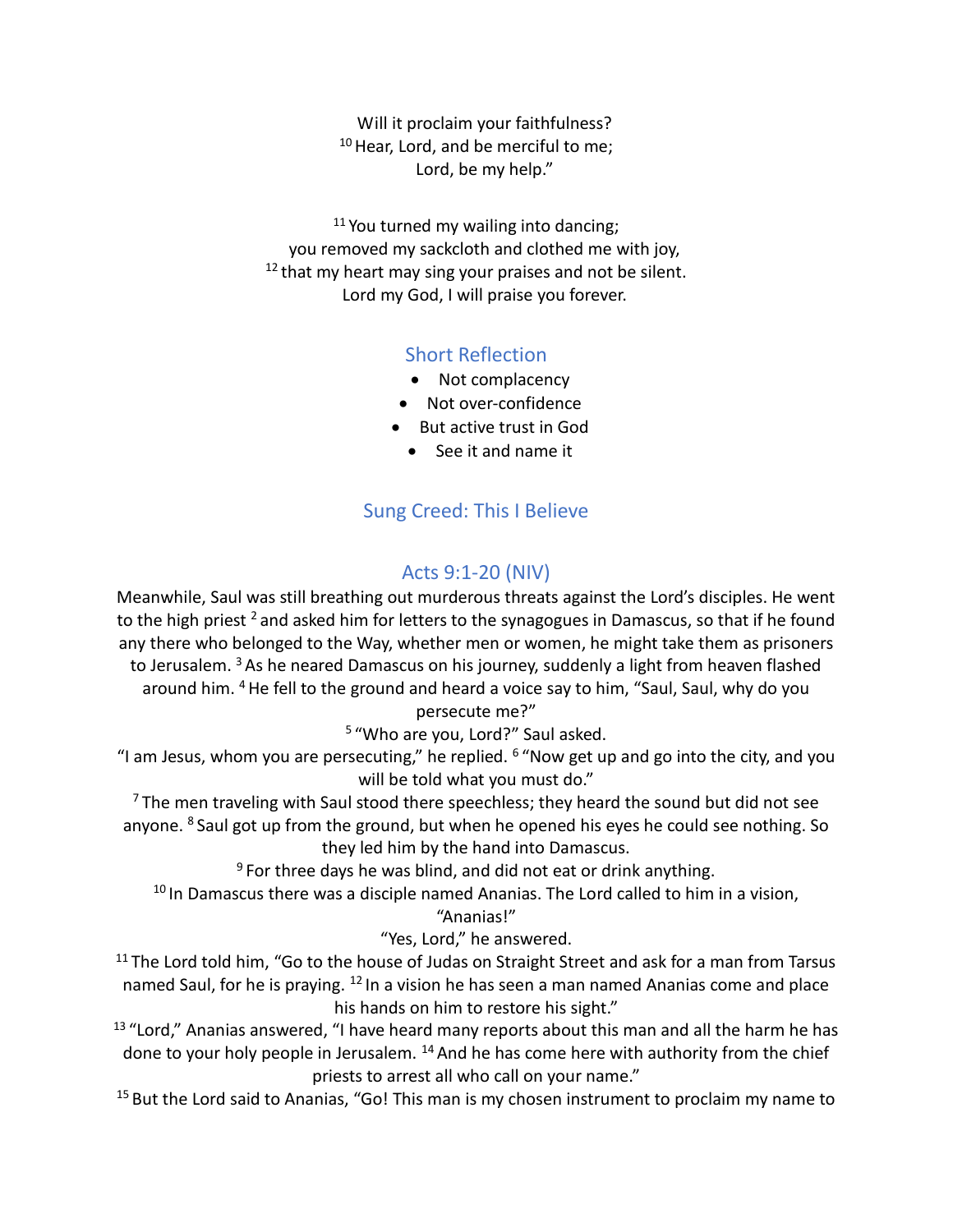the Gentiles and their kings and to the people of Israel.  $^{16}$  I will show him how much he must suffer for my name."

<sup>17</sup> Then Ananias went to the house and entered it. Placing his hands on Saul, he said, "Brother Saul, the Lord—Jesus, who appeared to you on the road as you were coming here—has sent me so that you may see again and be filled with the Holy Spirit." <sup>18</sup> Immediately, something like scales fell from Saul's eyes, and he could see again. He got up and was baptized,  $^{19}$  and after taking some food, he regained his strength.

Saul spent several days with the disciples in Damascus.  $^{20}$  At once he began to preach in the synagogues that Jesus is the Son of God.

### Short Reflection

God's acts are usually…

- Surprising
- Behind the scenes
	- Purposeful
	- Limitless

## Song: Good Good Father

### John 21:1-19 (NIV)

Afterward Jesus appeared again to his disciples, by the Sea of Galilee. It happened this way:  $<sup>2</sup>$  Simon Peter, Thomas (also known as Didymus), Nathanael from Cana in Galilee, the sons of</sup> Zebedee, and two other disciples were together. <sup>3</sup> "I'm going out to fish," Simon Peter told them, and they said, "We'll go with you." So they went out and got into the boat, but that night they caught nothing.

<sup>4</sup> Early in the morning, Jesus stood on the shore, but the disciples did not realize that it was Jesus.

<sup>5</sup> He called out to them, "Friends, haven't you any fish?"

"No," they answered.

 $6$  He said, "Throw your net on the right side of the boat and you will find some." When they did, they were unable to haul the net in because of the large number of fish.

 $7$ Then the disciple whom Jesus loved said to Peter, "It is the Lord!" As soon as Simon Peter heard him say, "It is the Lord," he wrapped his outer garment around him (for he had taken it off) and jumped into the water. <sup>8</sup> The other disciples followed in the boat, towing the net full of fish, for they were not far from shore, about a hundred yards.  $9$  When they landed, they saw a fire of burning coals there with fish on it, and some bread.

 $10$  Jesus said to them, "Bring some of the fish you have just caught."  $11$  So Simon Peter climbed back into the boat and dragged the net ashore. It was full of large fish, 153, but even with so many the net was not torn. <sup>12</sup> Jesus said to them, "Come and have breakfast." None of the disciples dared ask him, "Who are you?" They knew it was the Lord. <sup>13</sup> Jesus came, took the bread and gave it to them, and did the same with the fish.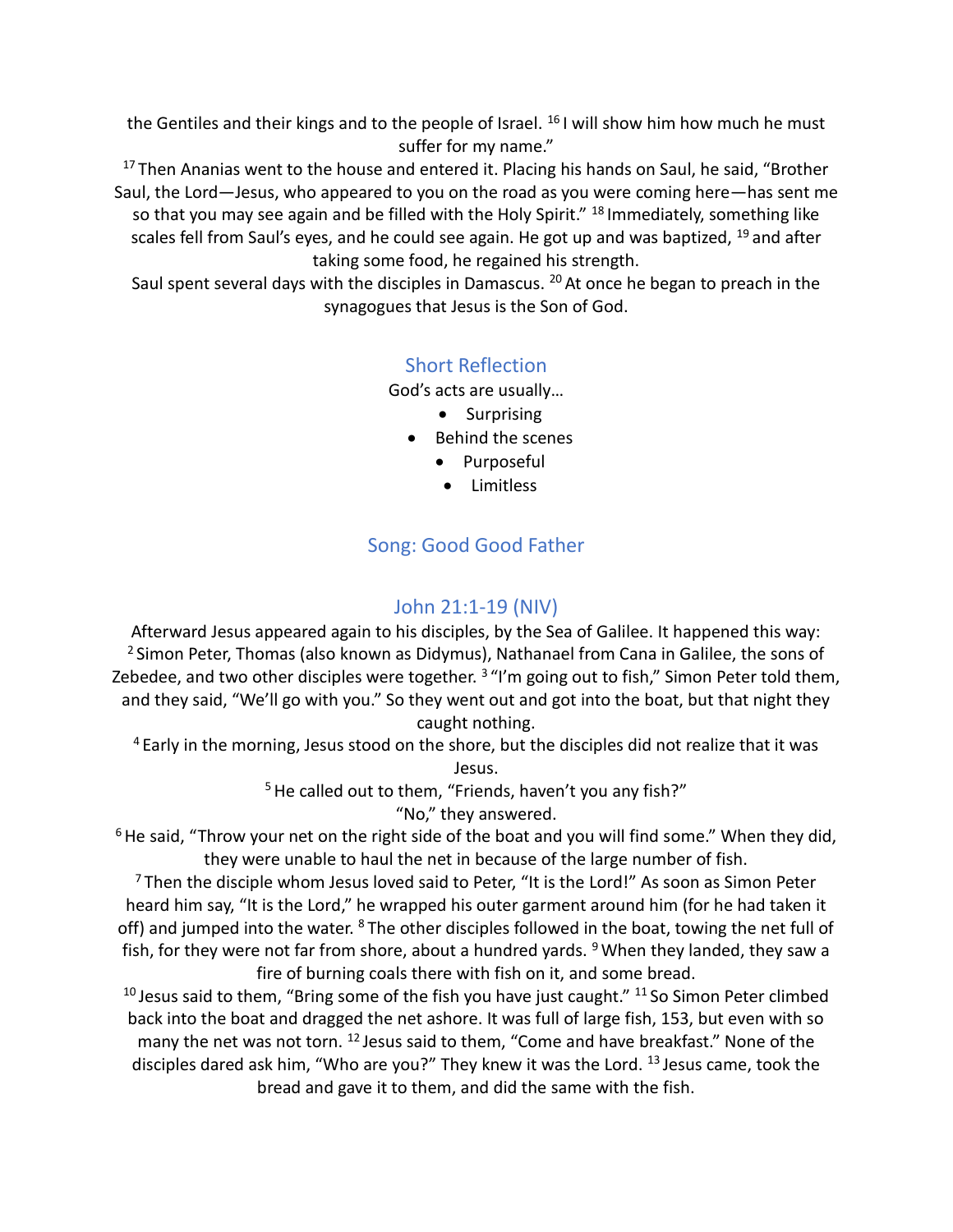$14$  This was now the third time Jesus appeared to his disciples after he was raised from the dead. <sup>15</sup> When they had finished eating, Jesus said to Simon Peter, "Simon son of John, do you love me

> more than these?" "Yes, Lord," he said, "you know that I love you." Jesus said, "Feed my lambs." <sup>16</sup> Again Jesus said, "Simon son of John, do you love me?"

He answered, "Yes, Lord, you know that I love you." Jesus said, "Take care of my sheep." <sup>17</sup> The third time he said to him, "Simon son of John, do you love me?"

Peter was hurt because Jesus asked him the third time, "Do you love me?" He said, "Lord, you know all things; you know that I love you."

Jesus said, "Feed my sheep. <sup>18</sup> Very truly I tell you, when you were younger you dressed yourself and went where you wanted; but when you are old you will stretch out your hands, and someone else will dress you and lead you where you do not want to go." <sup>19</sup> Jesus said this to indicate the kind of death by which Peter would glorify God. Then he said to him, "Follow me!"

# Short Reflection

- God's miraculous provision
- God's calling Peter's and ours
	- Dying to live

# Song: All I once held dear

## **Sharing Journeys:**

Our Prayers led by Jill

# The Lord's Prayer

## Revelation 5:11-14 (NIV)

 $11$  Then I looked and heard the voice of many angels, numbering thousands upon thousands, and ten thousand times ten thousand. They encircled the throne and the living creatures and the elders.  $12 \ln a$  loud voice they were saying: "Worthy is the Lamb, who was slain, to receive power and wealth and wisdom and strength and honor and glory and praise!"  $13$  Then I heard every creature in heaven and on earth and under the earth and on the sea, and all that is in them, saying: